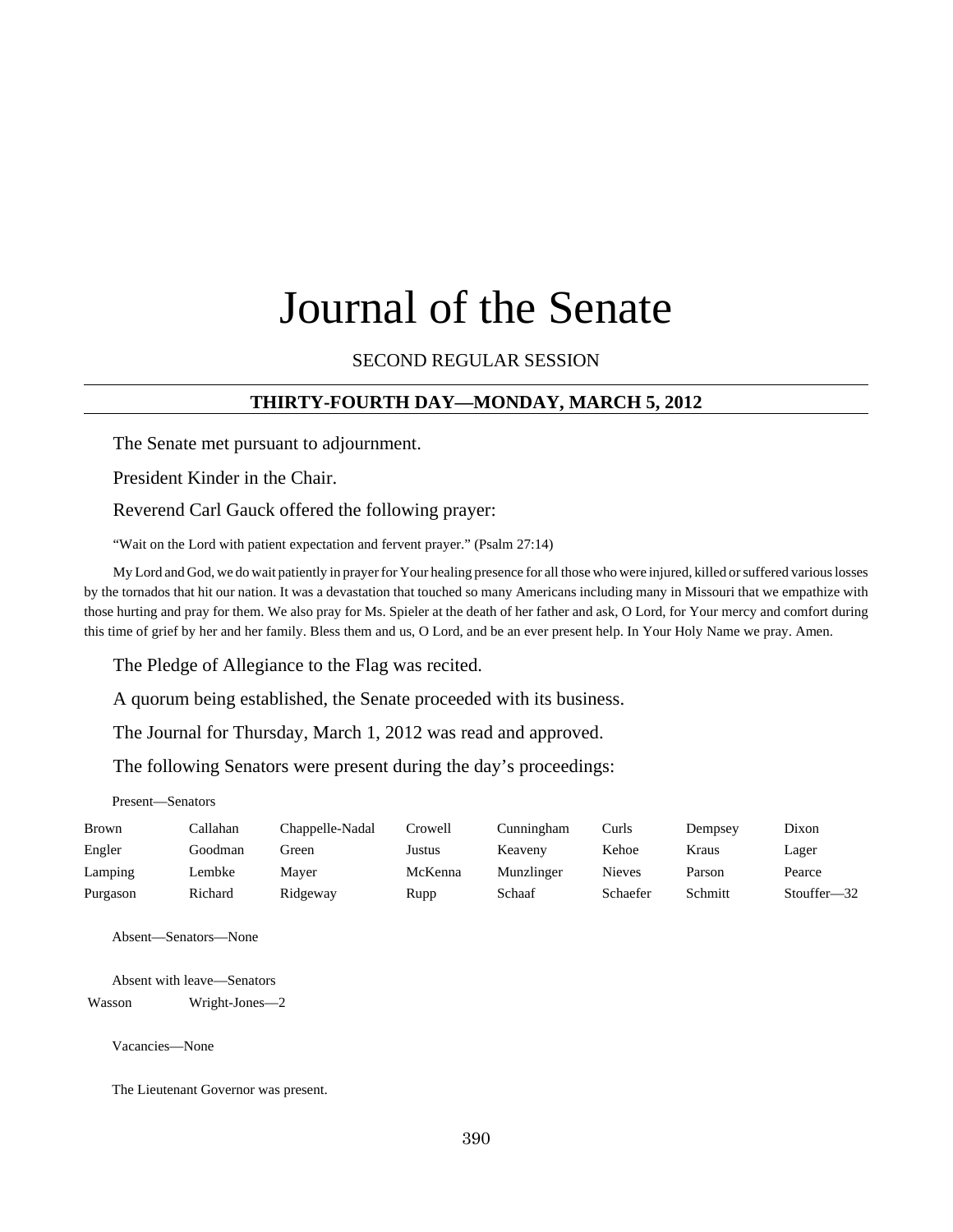Senator Cunningham requested unanimous consent of the Senate to correct the report made by the Committee on General Laws on March 1, 2012, by submitting the correct senate committee substitute for **SB 744**, which request was granted.

#### **RESOLUTIONS**

Senator Dempsey offered Senate Resolution No. 1587, regarding the Niagara Foundation and the Turkish American Society of Missouri, which was adopted.

Senator Lembke offered Senate Resolution No. 1588, regarding Ronald D. and Anne E. Oestreich, Saint Louis, which was adopted.

Senator Kraus offered Senate Resolution No. 1589, regarding Chase Wrisinger, which was adopted.

Senator Parson offered Senate Resolution No. 1590, regarding Matt Fulson and the Fulson Housing Group LLC, which was adopted.

Senator Schaefer offered Senate Resolution No. 1591, regarding Kimberly Harper, which was adopted.

Senator Schaefer offered Senate Resolution No. 1592, regarding Robert Baum, PhD, which was adopted.

Senator Munzlinger offered Senate Resolution No. 1593, regarding Joshua Dean Damon, Jr., Wayland, which was adopted.

Senator Munzlinger offered Senate Resolution No. 1594, regarding Stu Strickler, Williamstown, which was adopted.

Senator Cunningham offered Senate Resolution No. 1595, regarding Rebecca Robinson, Ballwin, which was adopted.

#### **SENATE BILLS FOR PERFECTION**

Senator Dixon moved that **SB 470**, with **SCS**, be called from the Informal Calendar and taken up for perfection, which motion prevailed.

**SCS** for **SB 470**, entitled:

## SENATE COMMITTEE SUBSTITUTE FOR SENATE BILL NO. 470

An Act to repeal sections 387.040, 387.050, 387.080, 387.110, 387.207, 390.051, 390.061, 390.116, and 390.280, RSMo, and to enact in lieu thereof thirteen new sections relating to motor carrier transportation regulated by the state highways and transportation commission.

Was taken up.

Senator Dixon moved that **SCS** for **SB 470** be adopted.

Senator Dixon offered **SS** for **SCS** for **SB 470**, entitled:

## SENATE SUBSTITUTE FOR SENATE COMMITTEE SUBSTITUTE FOR SENATE BILL NO. 470

An Act to repeal sections 387.040, 387.050, 387.080, 387.110, 387.207, 390.051, 390.061, 390.116, and 390.280, RSMo, and to enact in lieu thereof thirteen new sections relating to motor carrier transportation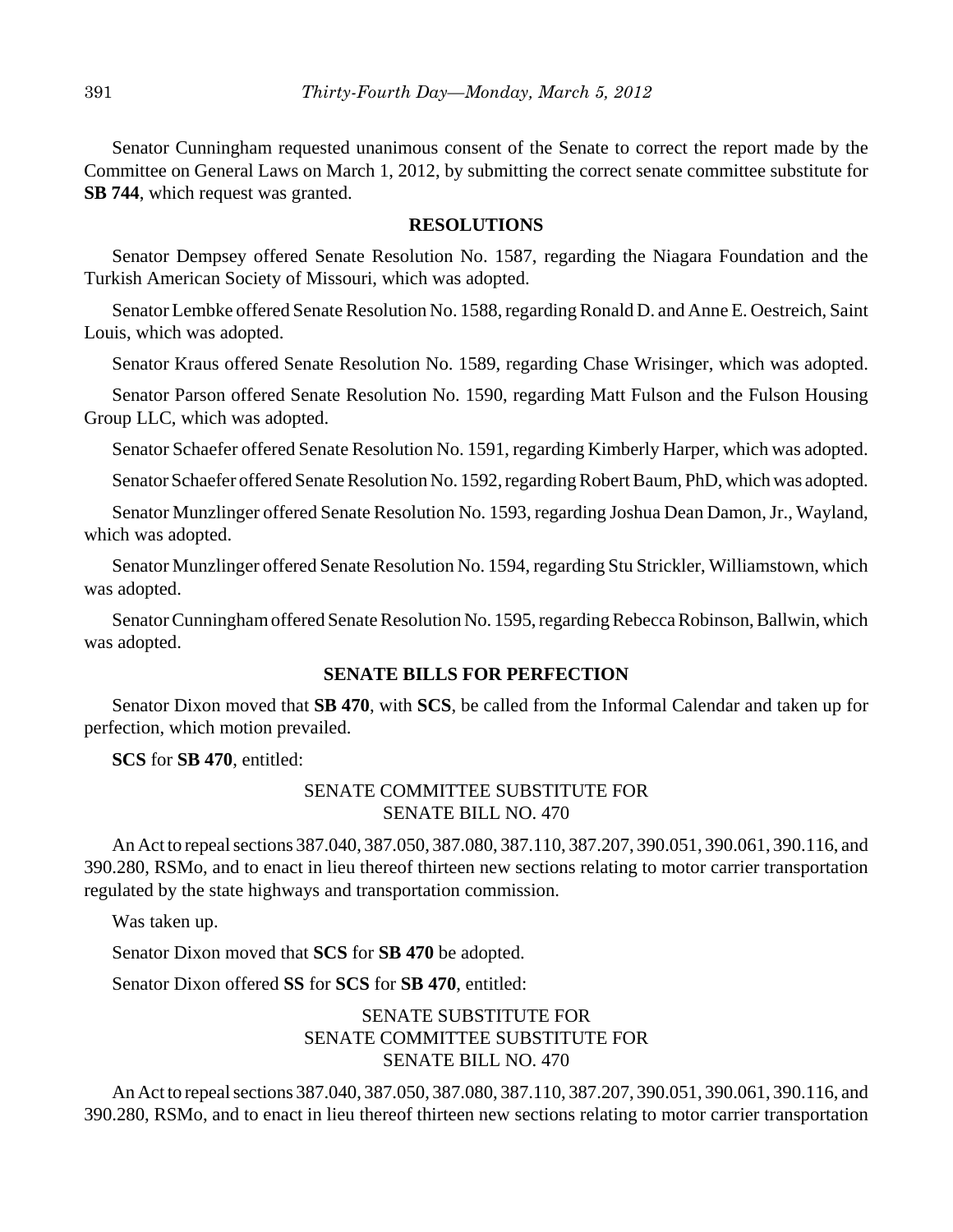regulated by the state highways and transportation commission.

Senator Ridgeway assumed the Chair.

Senator Dixon moved that **SS** for **SCS** for **SB 470** be adopted, which motion prevailed.

On motion of Senator Dixon, **SS** for **SCS** for **SB 470** was declared perfected and ordered printed.

Senator Stouffer moved that **SB 480**, with **SCS**, be called from the Informal Calendar and taken up for perfection, which motion prevailed.

**SCS** for **SB 480**, entitled:

## SENATE COMMITTEE SUBSTITUTE FOR SENATE BILL NO. 480

An Act to repeal sections 144.030 and 390.020, RSMo, and to enact in lieu thereof two new sections relating to regulation of motor carriers.

Was taken up.

Senator Stouffer moved that **SCS** for **SB 480** be adopted, which motion prevailed.

On motion of Senator Stouffer, **SCS** for **SB 480** was declared perfected and ordered printed.

Senator Crowell moved that **SB 492**, with **SS** (pending), be called from the Informal Calendar and again taken up for perfection, which motion prevailed.

**SS** for **SB 492** was again taken up.

At the request of Senator Crowell, **SS** for **SB 492** was withdrawn.

Senator Crowell offered **SS No. 2** for **SB 492**, entitled:

## SENATE SUBSTITUTE NO. 2 FOR SENATE BILL NO. 492

An Act to repeal sections 104.1084 and 104.1091, RSMo, and to enact in lieu thereof two new sections relating to retirement.

Senator Crowell moved that **SS No. 2** for **SB 492** be adopted, which motion prevailed.

On motion of Senator Crowell, **SS No. 2** for **SB 492** was declared perfected and ordered printed.

Senator Pearce assumed the Chair.

Senator Parson moved that **SB 591**, with **SCS** and **SA 1** (pending), be called from the Informal Calendar and again taken up for perfection, which motion prevailed.

**SA 1** was again taken up.

At the request of Senator Dempsey, **SA 1** was withdrawn.

Senator Ridgeway offered **SA 2**:

#### SENATE AMENDMENT NO. 2

Amend Senate Committee Substitute for Senate Bill No. 591, Page 5, Section 137.115, Lines 127-132, by striking all of said lines and inserting in lieu thereof the following: "the **lowest** trade-in value published in the October issue of **[**the National Automobile Dealers' Association Official Used Car Guide, or its successor publication, as the recommended**] a single nationally recognized** guide of information for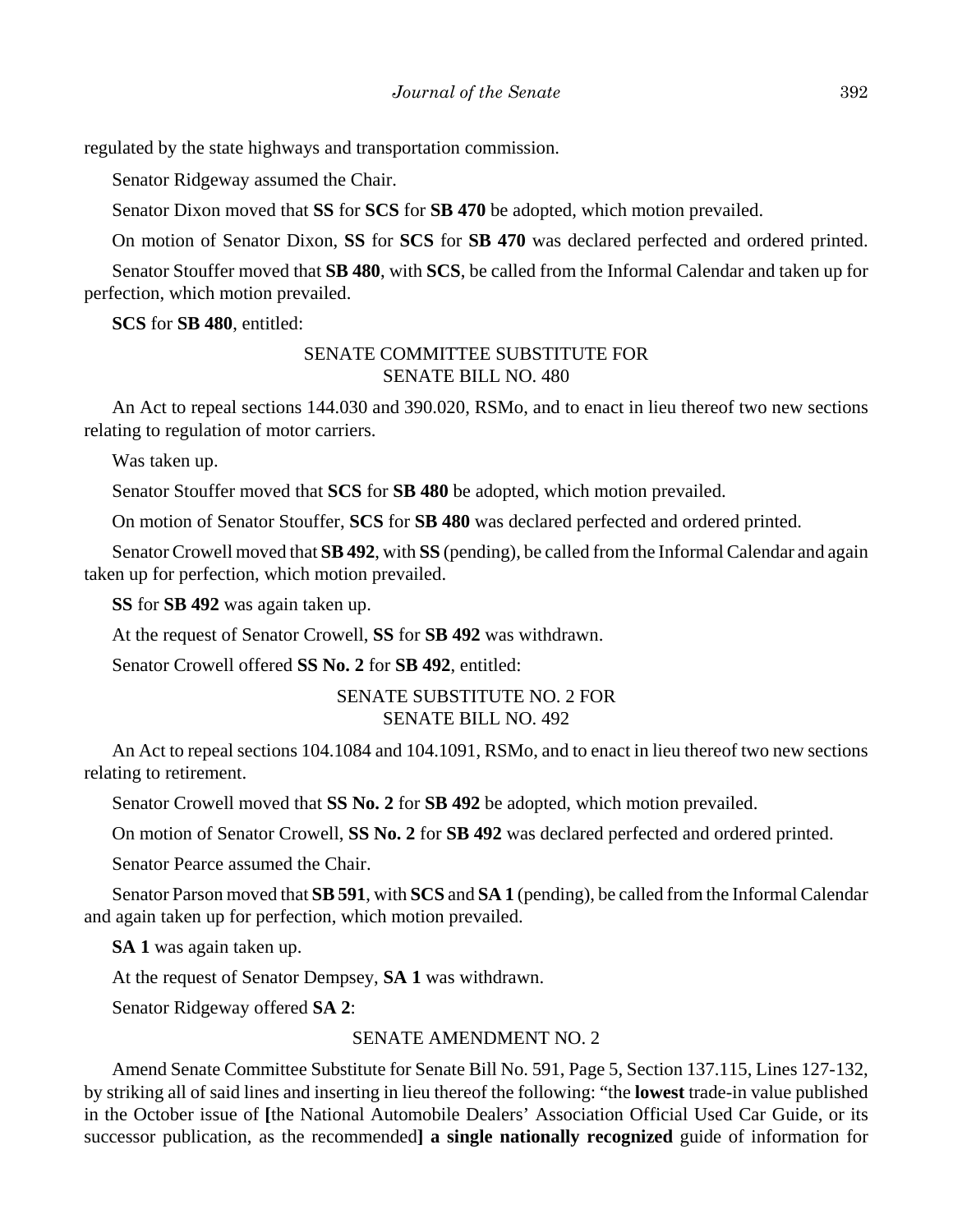determining the true value of motor vehicles described in such publication**. Such publication shall be approved by the state tax commission in conjunction with the association representing the majority of assessors of this state. The state tax commission shall also approve four additional guides for determining the true value of motor vehicles. If the owner of the motor vehicle presents evidence that any of the four other approved publications has a lower published trade-in value that is applicable to the motor vehicle, the assessor shall use such value in determining the true value of the motor vehicle**. In the absence of a listing for a particular motor vehicle in"; and further amend line 133, by striking the word "publication" and inserting in lieu thereof the following: "**publications**"; and

Further amend said bill and section, page 7, line 201, by inserting after all of said line the following:

"138.060. 1. The county board of equalization shall, in a summary way, determine all appeals from the valuation of property made by the assessor, and shall correct and adjust the assessment accordingly. There shall be no presumption that the assessor's valuation is correct. In any county with a charter form of government with a population greater than two hundred eighty thousand inhabitants but less than two hundred eighty-five thousand inhabitants, and in any county with a charter form of government with greater than one million inhabitants, and in any city not within a county, the assessor shall have the burden to prove that the assessor's valuation does not exceed the true market value of the subject property. In such county or city, in the event a physical inspection of the subject property is required by subsection 10 of section 137.115, the assessor shall have the burden to establish the manner in which the physical inspection was performed and shall have the burden to prove that the physical inspection was performed in accordance with section 137.115. In such county or city, in the event the assessor fails to provide sufficient evidence to establish that the physical inspection was performed in accordance with section 137.115, the property owner shall prevail on the appeal as a matter of law. At any hearing before the state tax commission or a court of competent jurisdiction of an appeal of assessment from a first class charter county or a city not within a county, the assessor shall not advocate nor present evidence advocating a valuation higher than that value finally determined by the assessor or the value determined by the board of equalization, whichever is higher, for that assessment period. **In an appeal concerning the assessor's valuation of a motor vehicle, the assessor shall have the burden to prove that the owner's evidence of a lower published trade-in value from one of the publications approved pursuant to subsection 9 of section 137.115 does not demonstrate the true value of the motor vehicle.**

2. The county clerk shall keep an accurate record of the proceedings and orders of the board, and the assessor shall correct all erroneous assessments, and the clerk shall adjust the tax book according to the orders of such board and the orders of the state tax commission, except that in adding or deducting such percent to each tract or parcel of real estate as required by such board or state tax commission, he shall add or deduct in each case any fractional sum of less than fifty cents, so that the value of any separate tract shall contain no fractions of a dollar."; and

Further amend the title and enacting clause accordingly.

Senator Ridgeway moved that the above amendment be adopted, which motion prevailed.

Senator Parson moved that **SCS** for **SB 591**, as amended, be adopted, which motion prevailed.

On motion of Senator Parson, **SCS** for **SB 591**, as amended, was declared perfected and ordered printed.

Senator Schaaf moved that **SB 727** be called from the Informal Calendar and taken up for perfection, which motion prevailed.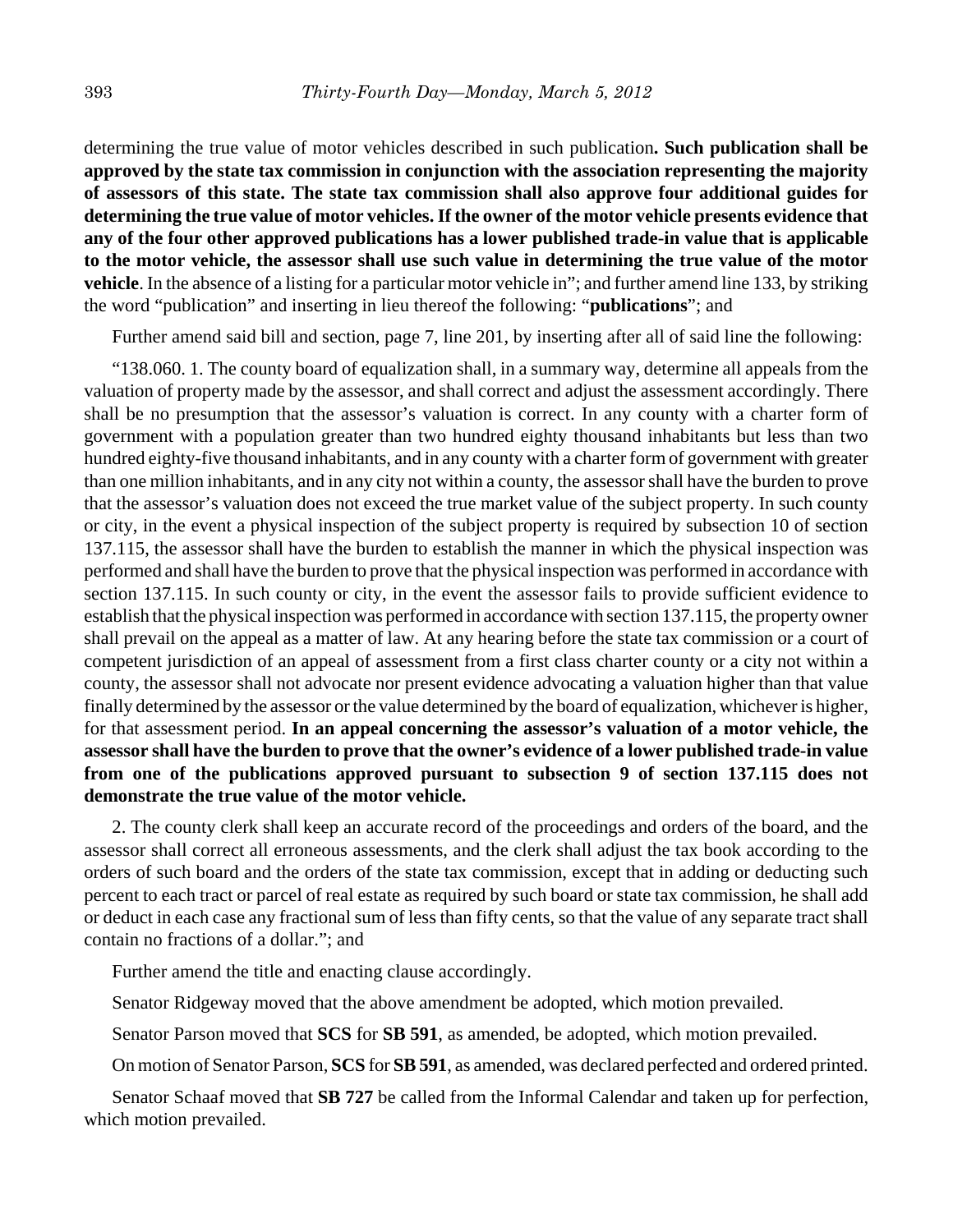Senator Schaaf offered **SS** for **SB 727**, entitled:

## SENATE SUBSTITUTE FOR SENATE BILL NO. 727

An Act to repeal section 208.044, RSMo, and to enact in lieu thereof two new sections relating to child care subsidies.

Senator Schaaf moved that **SS** for **SB 727** be adopted.

At the request of Senator Schaaf, **SB 727**, with **SS** (pending), was placed on the Informal Calendar.

Senator Engler moved that **SB 710**, with **SCS**, be called from the Informal Calendar and taken up for perfection, which motion prevailed.

**SCS** for **SB 710**, entitled:

## SENATE COMMITTEE SUBSTITUTE FOR SENATE BILL NO. 710

An Act to repeal sections 195.060, 195.080, and 334.747, RSMo, and to enact in lieu thereof twelve new sections relating to a prescription drug monitoring program, with penalty provisions.

Was taken up.

Senator Engler moved that **SCS** for **SB 710** be adopted.

Senator Engler offered **SS** for **SCS** for **SB 710**, entitled:

# SENATE SUBSTITUTE FOR SENATE COMMITTEE SUBSTITUTE FOR SENATE BILL NO. 710

An Act to repeal sections 195.015, 195.060, 195.080, and 334.747, RSMo, and to enact in lieu thereof thirteen new sections relating to a prescription drug monitoring program, with penalty provisions.

Senator Engler moved that **SS** for **SCS** for **SB 710** be adopted.

Senator Schaaf offered **SA 1**:

## SENATE AMENDMENT NO. 1

Amend Senate Substitute for Senate Committee Substitute for Senate Bill No. 710, Page 1, In the Title, Lines 4-5 of said title, by striking the words "a prescription drug monitoring program, with penalty provisions" and inserting in lieu thereof the following: "controlled substances"; and

Further amend said bill, pages 6-7, section 195.450, by striking all of said section from the bill; and

Further amend said bill, pages 7-9, section 195.453, by striking all of said section from the bill; and

Further amend said bill, pages 9-11, section 195.456, by striking all of said section from the bill; and

Further amend said bill, page 11, section 195.459, lines 15-20 of said page, by striking all of said section from the bill; and

Further amend said bill, pages 11-12, section 195.462, by striking all of said section from the bill; and Further amend said bill, page 12, section 195.465, lines 6-20 of said page, by striking all of said section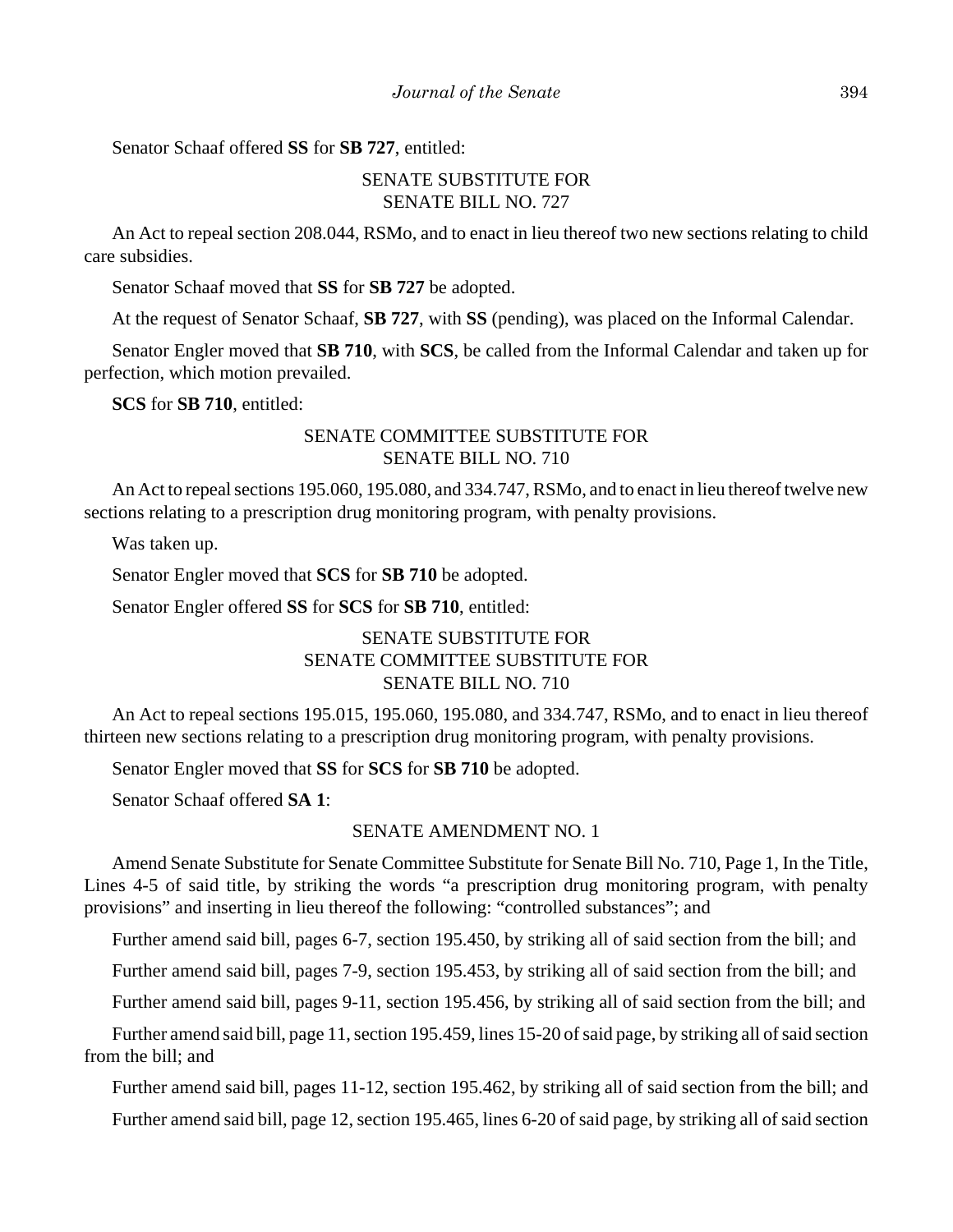from the bill; and

Further amend said bill, pages 12-13, section 195.468, by striking all of said section from the bill; and

Further amend said bill, page 13-14, section 195.474, by striking all of said section from the bill; and

Further amend the title and enacting clause accordingly.

At the request of Senator Engler, **SB 710**, with **SCS**, **SS** for **SCS** and **SA 1** (pending), was placed on the Informal Calendar.

## **REFERRALS**

President Pro Tem Mayer referred **SCR 26** to the Committee on Rules, Joint Rules, Resolutions and Ethics.

## **SECOND READING OF CONCURRENT RESOLUTIONS**

The following Concurrent Resolution was read the 2nd time and referred to the Committee indicated:

**SCR 27**—Rules, Joint Rules, Resolutions and Ethics.

#### **MESSAGES FROM THE HOUSE**

The following messages were received from the House of Representatives through its Chief Clerk:

Mr. President: I am instructed by the House of Representatives to inform the Senate that the House has taken up and passed **HB 1349**, entitled:

An Act to repeal section 362.333, RSMo, and to enact in lieu thereof one new section relating to irrevocable life insurance trusts.

In which the concurrence of the Senate is respectfully requested.

Read 1st time.

Also,

Mr. President: I am instructed by the House of Representatives to inform the Senate that the House has taken up and passed **HB 1114**, entitled:

An Act to repeal section 190.335, RSMo, and to enact in lieu thereof one new section relating to emergency service boards.

In which the concurrence of the Senate is respectfully requested.

Read 1st time.

Also,

Mr. President: I am instructed by the House of Representatives to inform the Senate that the House has taken up and passed **HB 1037**, entitled:

An Act to repeal section 233.280, RSMo, and to enact in lieu thereof one new section relating to the compensation of road district commissioners.

In which the concurrence of the Senate is respectfully requested.

Read 1st time.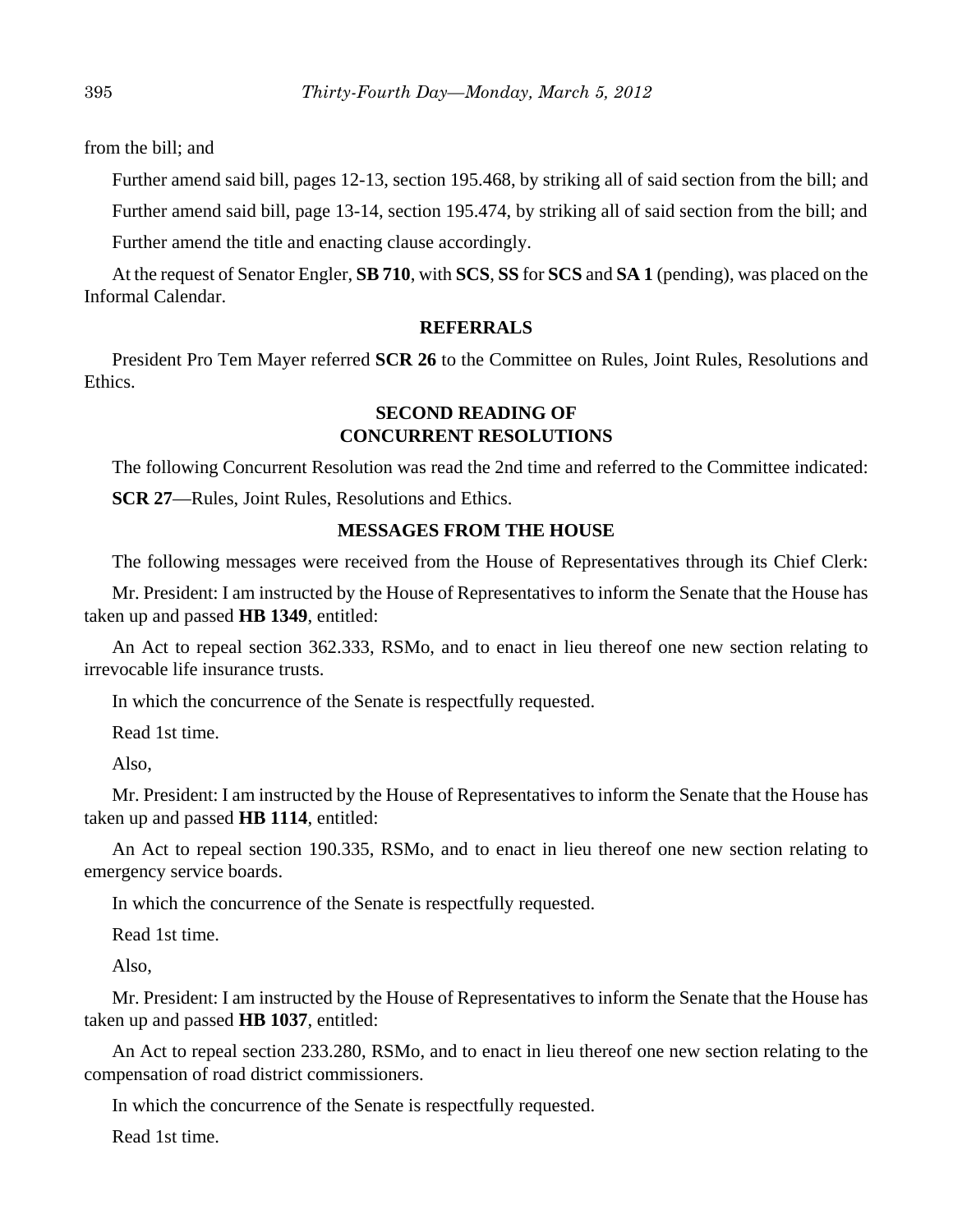Also,

Mr. President: I am instructed by the House of Representatives to inform the Senate that the House has taken up and passed **HCS** for **HB 1072**, entitled:

An Act to amend chapter 191, RSMo, by adding thereto six new sections relating to the volunteer health services act.

In which the concurrence of the Senate is respectfully requested.

Read 1st time.

#### **REFERRALS**

President Pro Tem Mayer referred **SS** for **SCS** for **SB 699** to the Committee on Ways and Means and Fiscal Oversight.

## **INTRODUCTIONS OF GUESTS**

Senator Justus introduced to the Senate, Sister Berta Sailor, Susie Roling and Dave Watsula, Kansas City.

On motion of Senator Dempsey, the Senate adjourned under the rules.

## SENATE CALENDAR  $\overline{\phantom{a}}$

## THIRTY-FIFTH DAY–TUESDAY, MARCH 6, 2012  $\overline{\phantom{a}}$

#### FORMAL CALENDAR

#### SECOND READING OF SENATE BILLS

SB 857-Brown SB 858-Schaaf SB 859-Nieves SB 860-Nieves SB 861-Purgason SB 862-Engler SB 863-Wright-Jones SB 864-Wright-Jones SB 865-Pearce SB 866-Lembke SB 867-Lembke SB 868-Kehoe SB 869-Kehoe, et al

SB 870-Lamping SB 871-Lamping SB 872-Justus SB 873-Lembke SB 874-McKenna SB 875-Goodman SB 876-Kehoe and Parson SB 877-Mayer SB 878-Mayer SB 879-Wasson SB 880-Wasson SB 881-Pearce SB 882-Pearce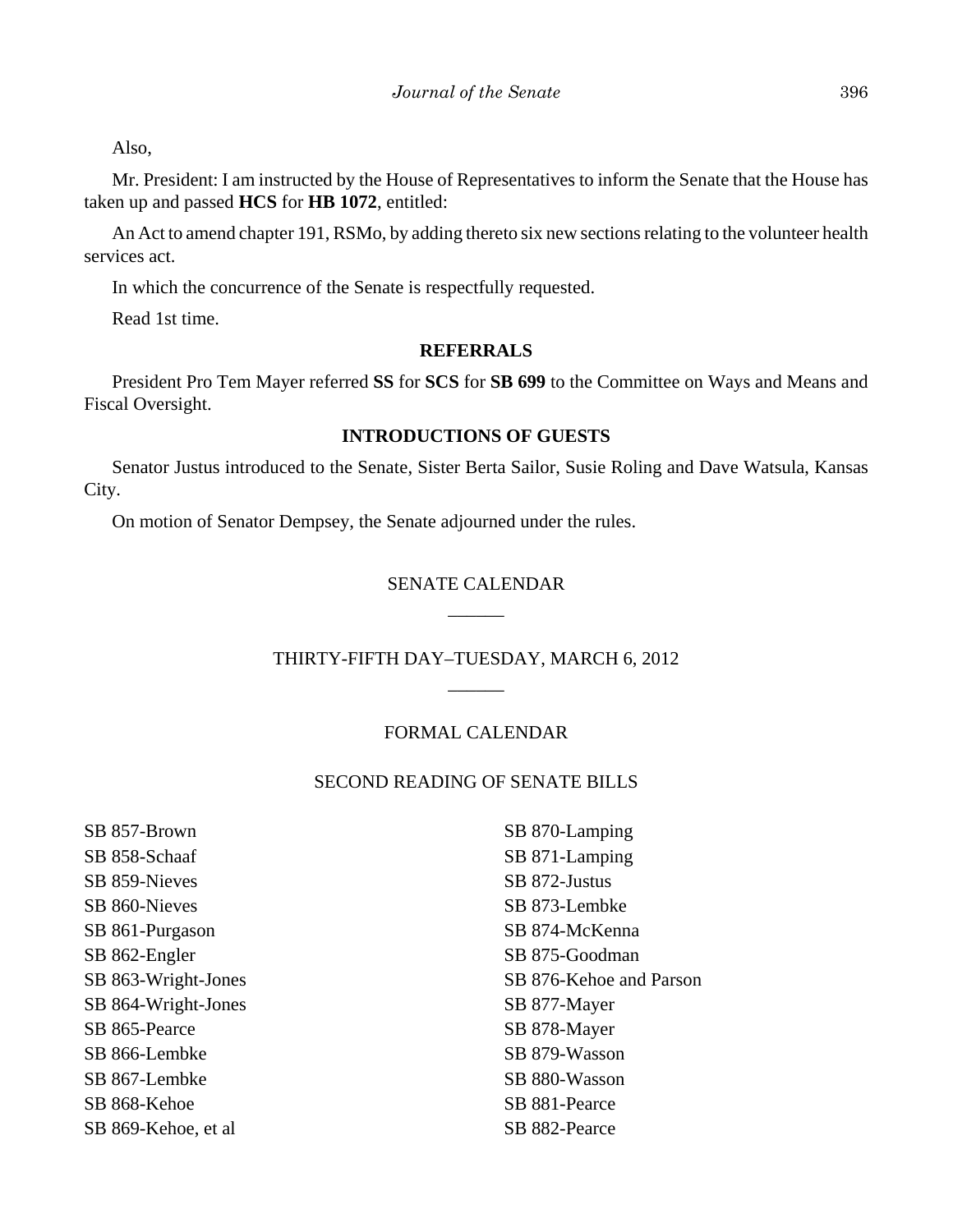SB 883-Richard SB 884-Nieves SB 885-Engler SB 886-Engler SB 887-Ridgeway SB 888-Ridgeway SB 889-Lager SB 890-Lager SB 891-Lager SB 892-Kraus SB 893-Kraus SB 894-Curls SB 895-Curls SB 896-Schaefer SB 897-Schaefer

SB 898-Schaefer SB 899-Green SB 900-Munzlinger SB 901-Lembke SB 902-Lamping SB 903-Lamping SB 904-Mayer SB 905-Mayer SB 906-Kraus SB 907-Schaaf SB 908-Kehoe SB 909-Cunningham, et al SB 910-Ridgeway SB 911-Ridgeway SB 912-McKenna and Green

## HOUSE BILLS ON SECOND READING

HB 1104-Schoeller and Smith (150) HB 1075-Sater HB 1093-Elmer, et al HB 1141-Gatschenberger, et al HB 1156-Rowland, et al HB 1179-Hampton, et al HB 1185-Parkinson and Kelley (126) HB 1250-Ruzicka, et al HB 1251-Ruzicka HB 1269-Brattin, et al HB 1103-Crawford and Wyatt HB 1192-Koenig, et al HB 1041-Thomson HCS for HB 1059 HB 1107-Dugger, et al HB 1112-Gosen HB 1128-Largent HB 1188-Allen, et al HB 1347-Franz

HCS for HB 1457 HB 1517-Nolte, et al HCS for HJR 41 HCS for HBs 1186 & 1147 HCS for HB 1308 HCS for HB 1442 HB 1131-Fisher HB 1441-Fisher HJR 45-Solon, et al HB 1318-Riddle, et al HCS for HB 1731 HCS for HB 1030 HCS for HB 1139 HCS for HB 1106 HCS for HB 1174 HB 1349-Jones (117), et al HB 1114-Weter HB 1037-Dugger HCS for HB 1072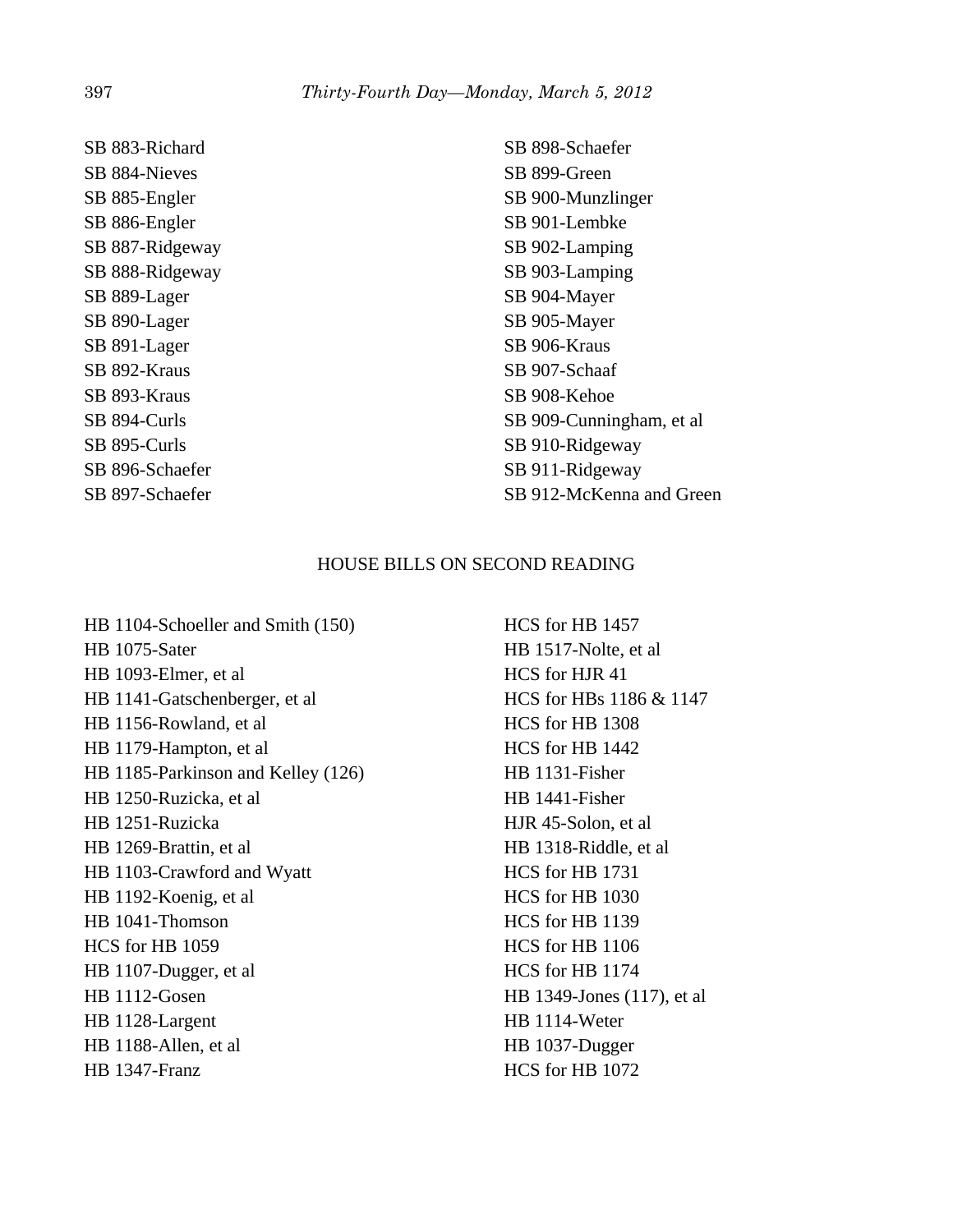## THIRD READING OF SENATE BILLS

SS for SCS for SB 699-Goodman (In Fiscal Oversight)

#### SENATE BILLS FOR PERFECTION

 1. SB 711-Lamping, with SCS 2. SB 722-Lamping, with SCS 3. SB 726-Parson, with SCS 4. SB 623-Cunningham, with SCS 5. SB 569-Kraus, with SCS 6. SB 607-Stouffer 7. SB 714-Lager, with SCS 8. SB 743-Brown

 9. SB 689-Engler and Schmitt, with SCS 10. SB 620-Rupp 11. SB 744-Wright-Jones, with SCS 12. SB 693-Crowell 13. SB 650-Ridgeway 14. SJR 48-Dixon 15. SJR 50-Curls

#### INFORMAL CALENDAR

#### SENATE BILLS FOR PERFECTION

SB 438-Mayer SB 439-Mayer, with SCS SB 442-Stouffer, with SCS SB 457-Schmitt, with SCS & SS for SCS (pending) SB 465-Schaaf SB 474-Kraus, with SCS & SA 1 (pending) SB 479-Crowell SB 547-Purgason SBs 553 & 435-Brown, with SCS, SS for SCS & SA 1 (pending) SB 577-Goodman and Rupp, with SCS

SB 589-Kraus, with SCS (pending) SB 596-Brown, with SCS SB 621-Brown, with SCS & SS for SCS (pending) SB 635-Pearce, with SCS SB 710-Engler, et al, with SCS, SS for SCS & SA 1 (pending) SB 717-Stouffer SB 727-Schaaf, with SS (pending) SB 749-Lamping, with SS & SA 1 (pending) SJR 29-Lamping, with SS & SA 1 (pending) SJR 37-Crowell

#### SENATE BILLS WITH HOUSE AMENDMENTS

SCS for SB 773-Parson, with HA 2 & HA 3